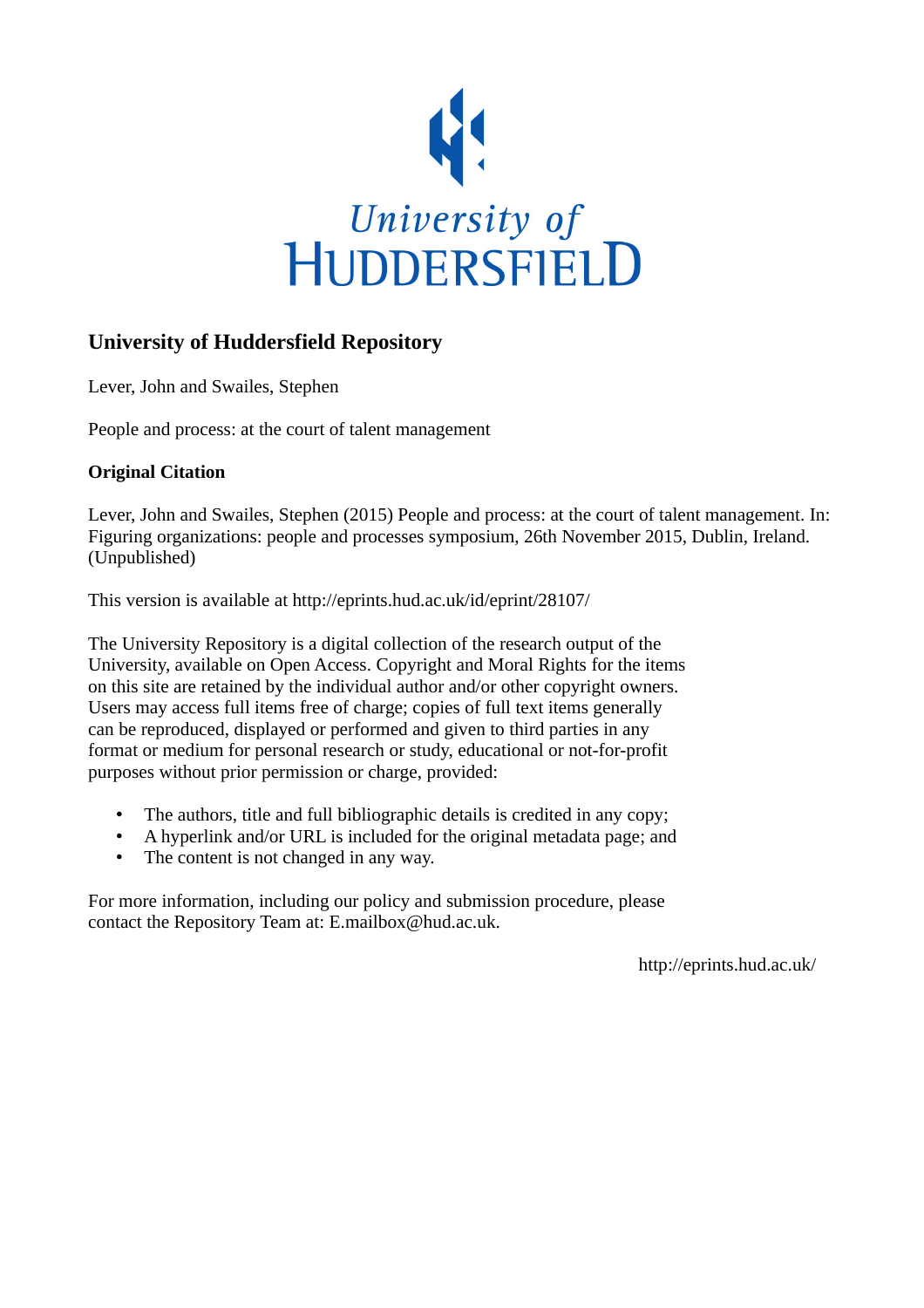#### Figuring organizations: people and processes symposium

26<sup>th</sup> November 2015, Dublin City University

John Lever & Stephen Swailes, University of Huddersfield Business School



People and process: at the court of talent management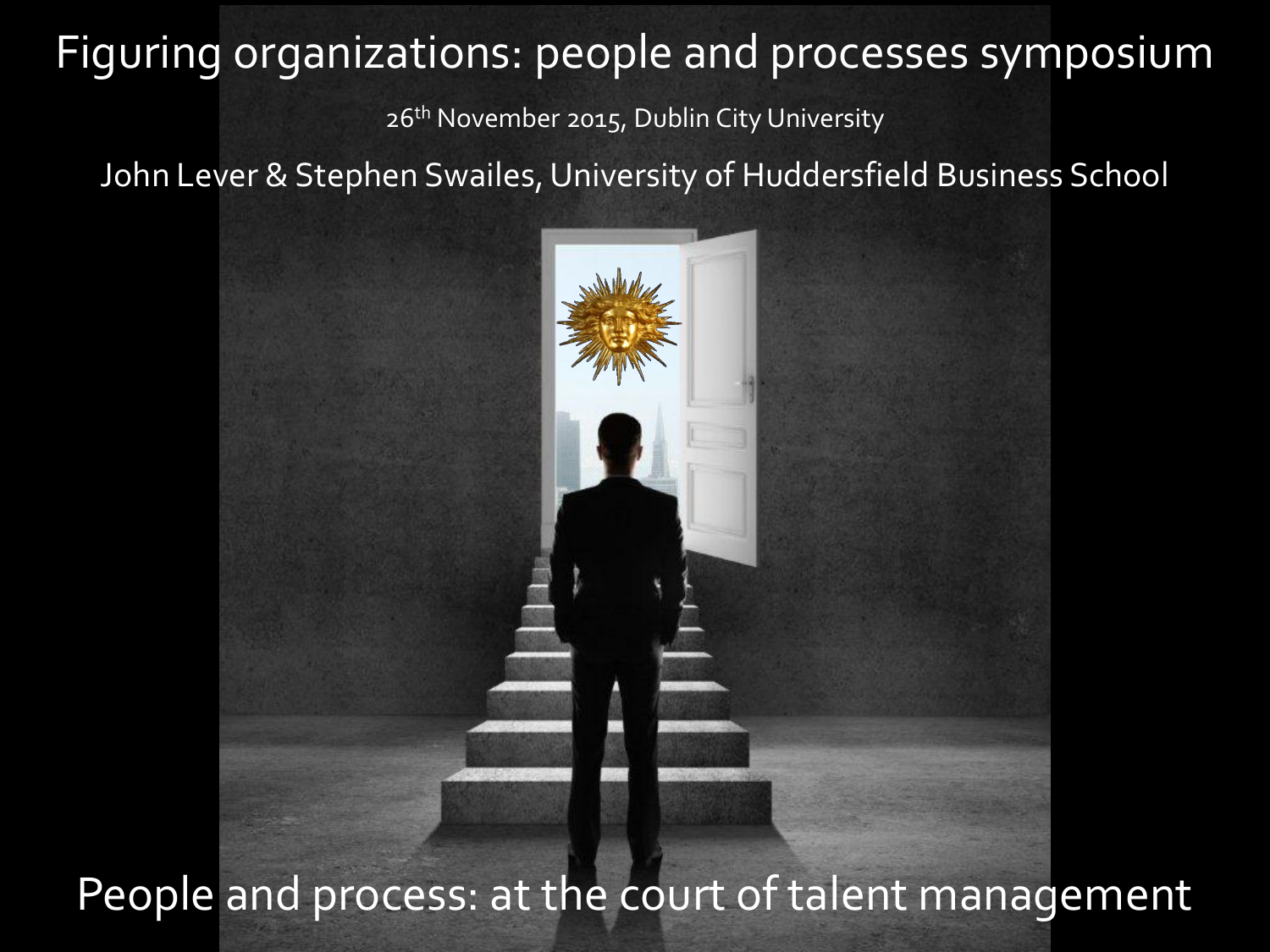## Ballet for the Sun King





Louis XIV loved dancing.

In 1653 he appeared as the Sun in Ballet de la Nuit

In 1661 he founded the Royal Dance Academy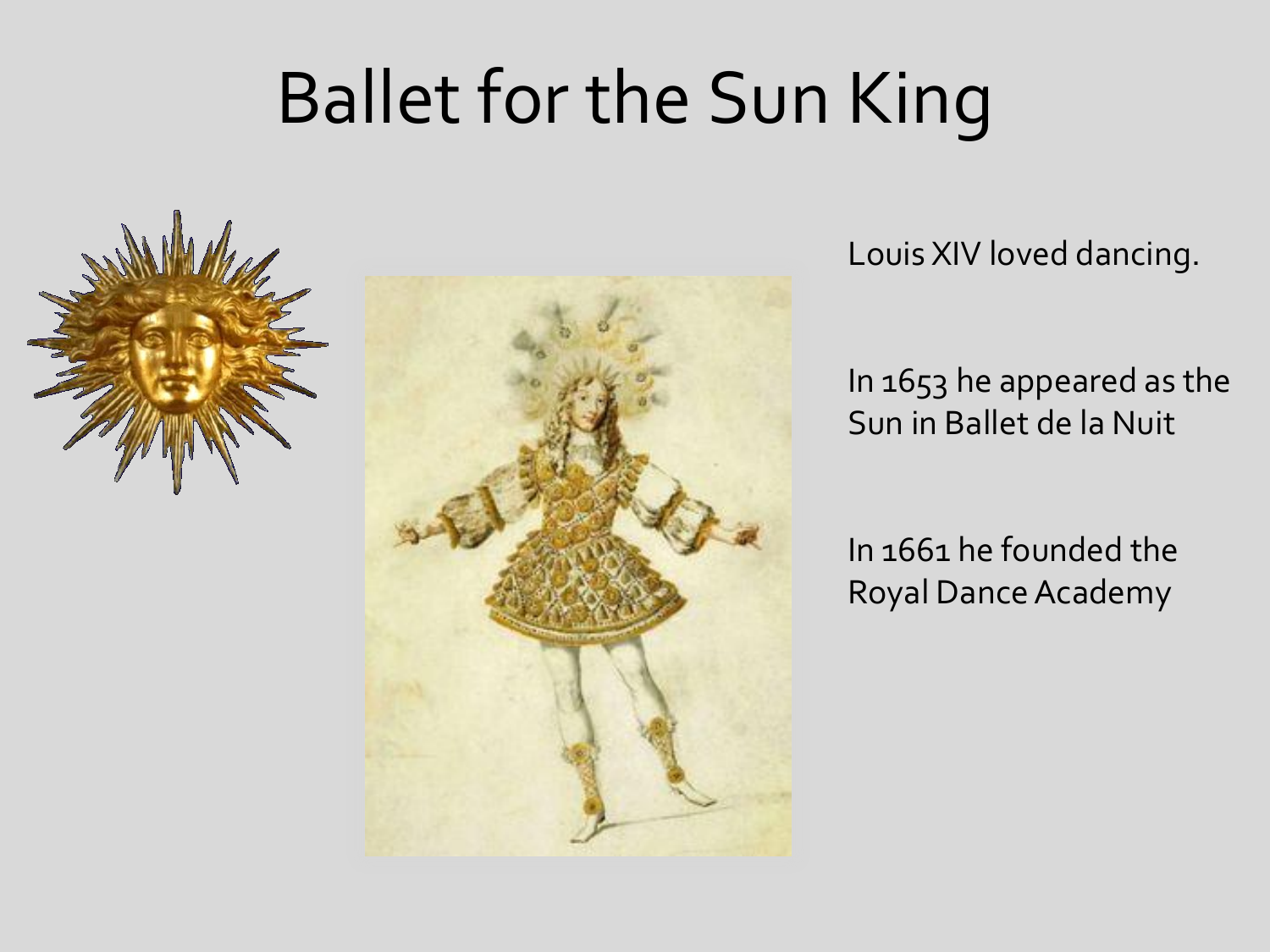# Modern history of talent

- 1950s US research on 'promotability'
- 1970/80s emergence of HRM & SHRM
- 1980s/90s interest in the high performance work place
- 1997 "War for talent" mantra captured practitioner imagination & created a new discourse
- 1990s 'Resource-based view' of the firm became influential in explaining performance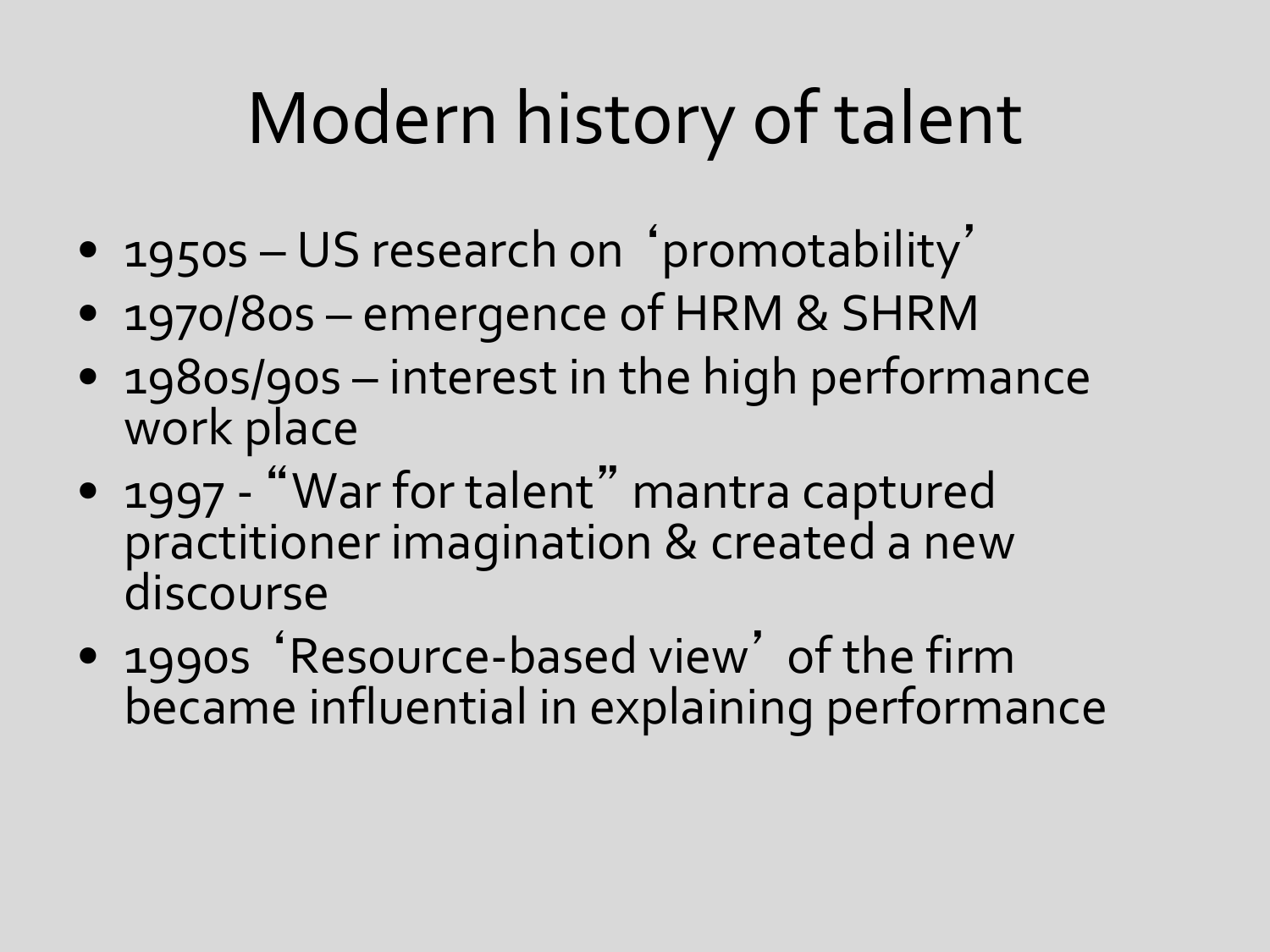# Elitist view of TM

- TM using complimentary HRM practices to attract, develop and retain high performers and high potentials, and fit them into key positions
- Talent people who you perceive as delivering outstanding results in relation to what you want to achieve.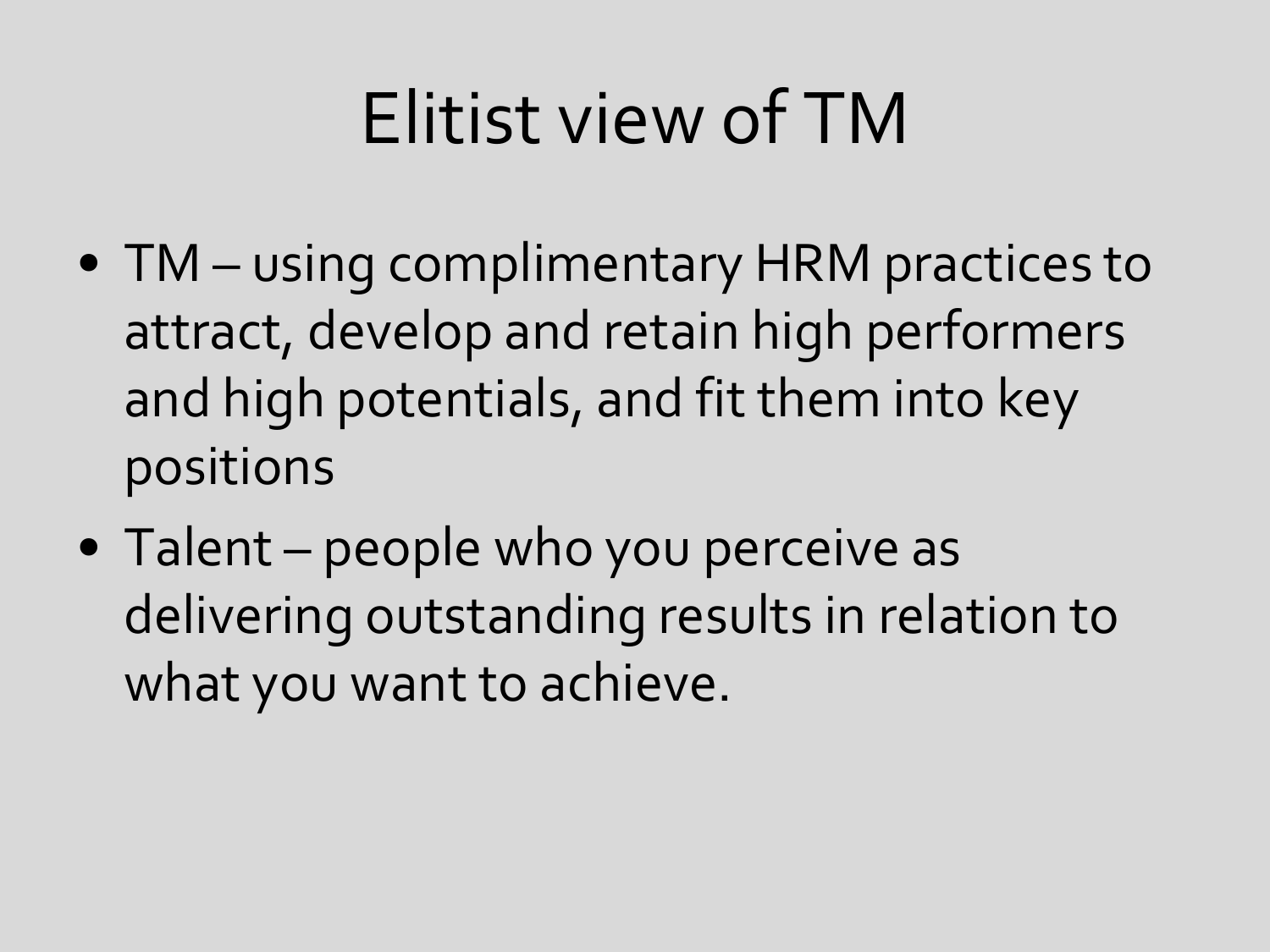## Core assumptions of elitist TM

- Some skills & attributes contribute more than others
- These skills can be described and assessed
- Some positions contribute more than others
- Talent in key positions is critical
- Talent is scarce
- Talent identification is fair and unbiased
- Failure to manage talent compromises organizational performance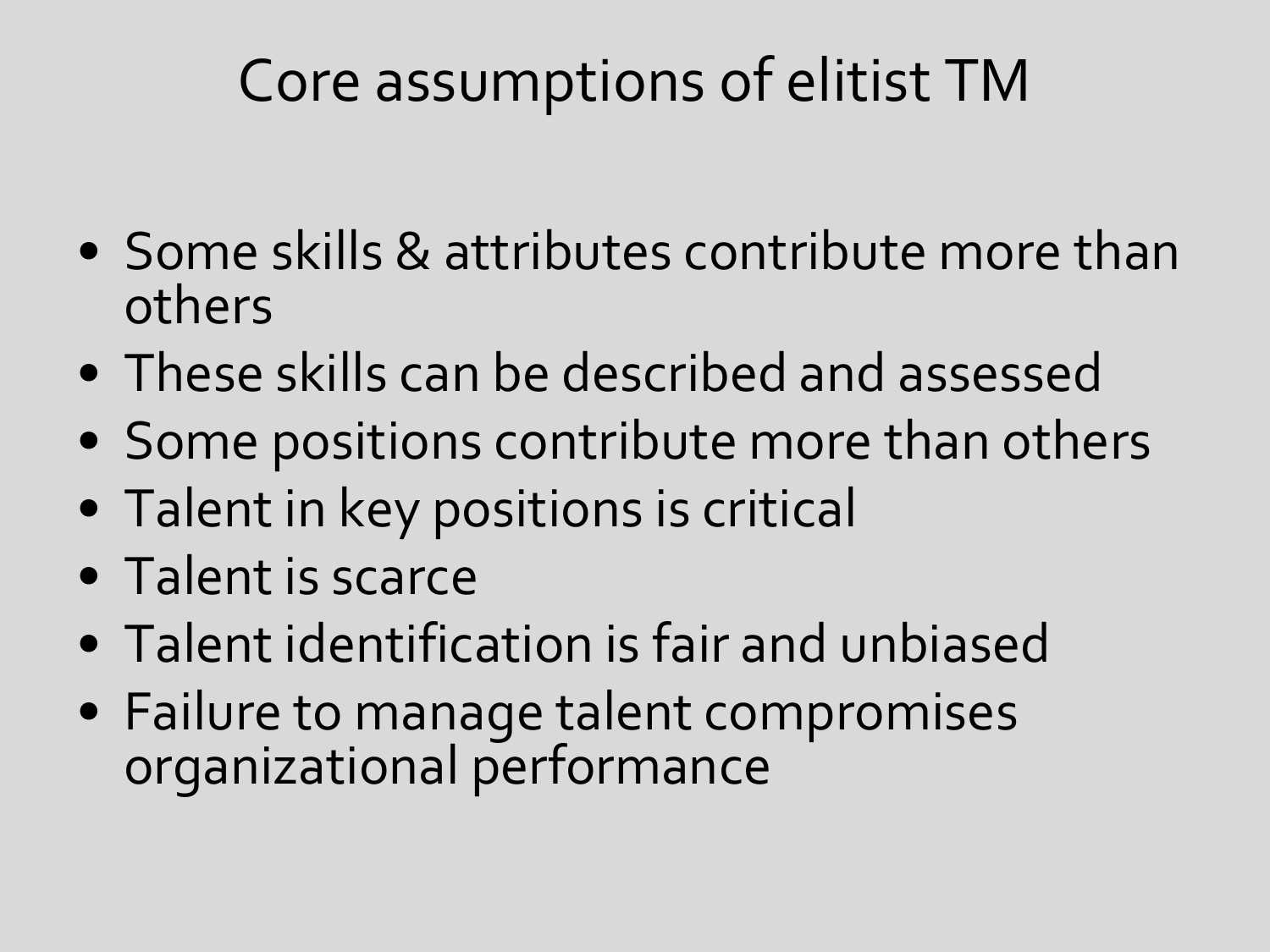# 9 box grid example

#### Timescale for promotion

|                              | Unknown                                                     | 12-18 months                                           | $0 - 12$                                                                   |
|------------------------------|-------------------------------------------------------------|--------------------------------------------------------|----------------------------------------------------------------------------|
|                              | months                                                      |                                                        |                                                                            |
|                              | <b>Emerging star</b><br>Under performs but<br>has potential | <b>Future star</b><br>Performs well, has<br>potential  | <b>Superstar</b><br><b>Exceptional</b><br>performer with high<br>potential |
|                              | <b>Potential star</b><br>Under performer<br>with potential  | <b>Rising star</b><br>Performs OK and<br>has potential | <b>Star</b><br>Exceptional<br>performer with<br>potential                  |
|                              | Under performer                                             | Solid performer                                        | Strong performer                                                           |
|                              | Unsatisfactory                                              | Good                                                   | Excellent                                                                  |
| Performance appraisal rating |                                                             |                                                        |                                                                            |

Potential rating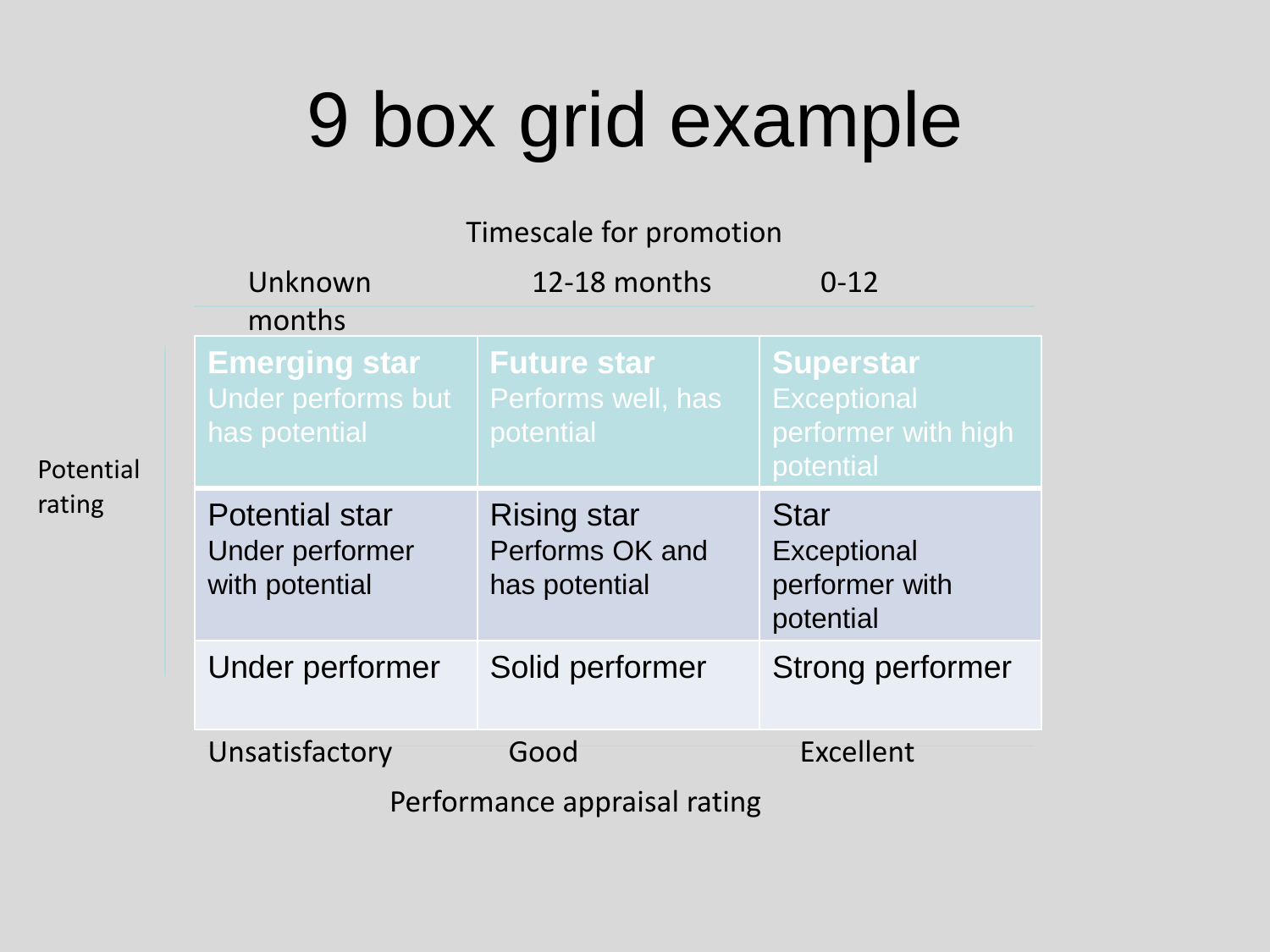# Why has TM caught on? (A sticky meme)

- The idea is simple, seductive, and fits with other ideas about leadership and change
- The idea warns of danger and taps into fears of inaction
- Lack of a competing idea, except inaction
- Ambiguity adapting to fit organizations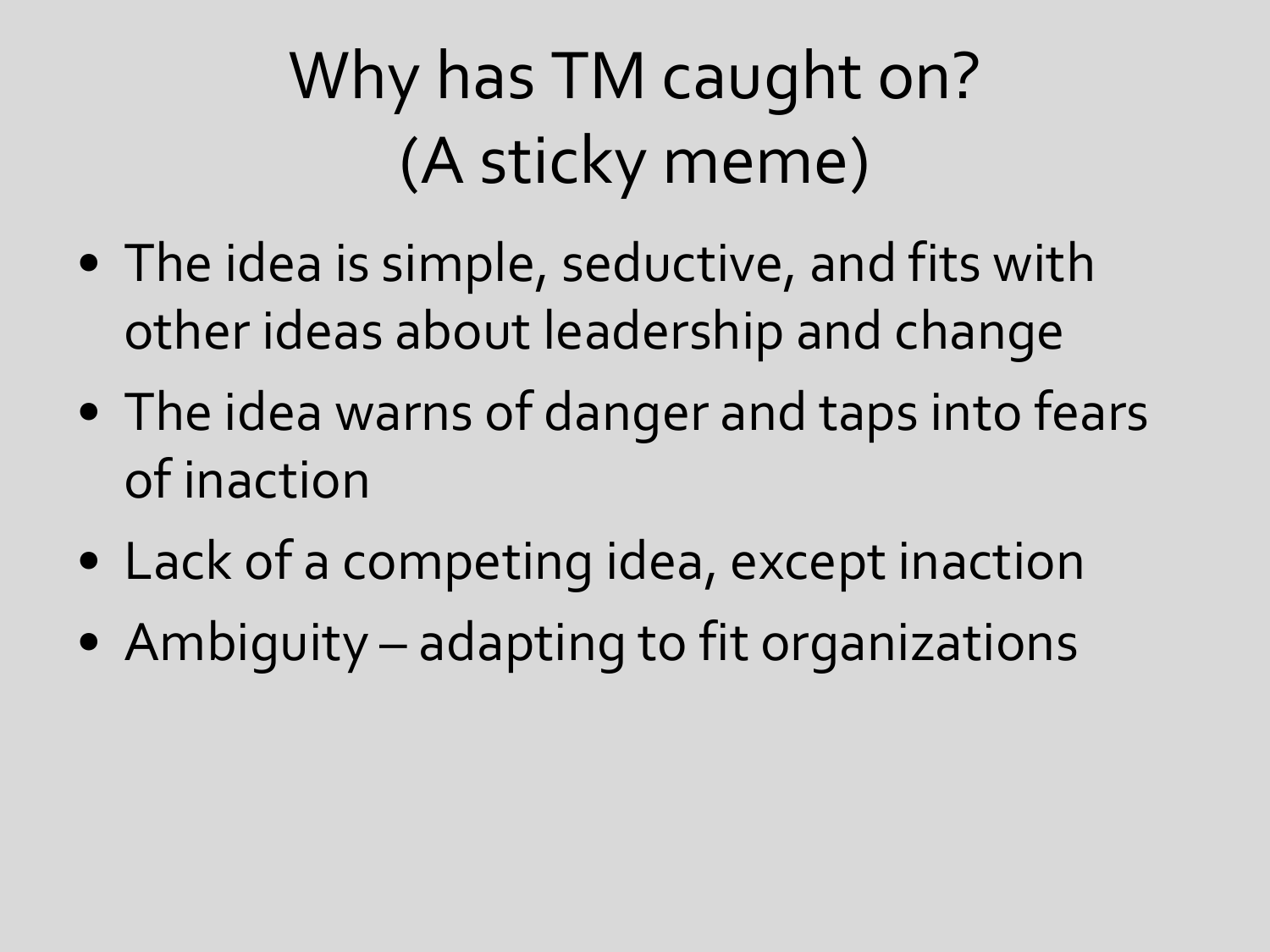## Stickiness continued..

- TM short-cuts the complexity of managing large organizations
- TM satisfies the need for execs to ' consume ' the same talent. People don't actually need to be more talented.
- TM is spread by successful people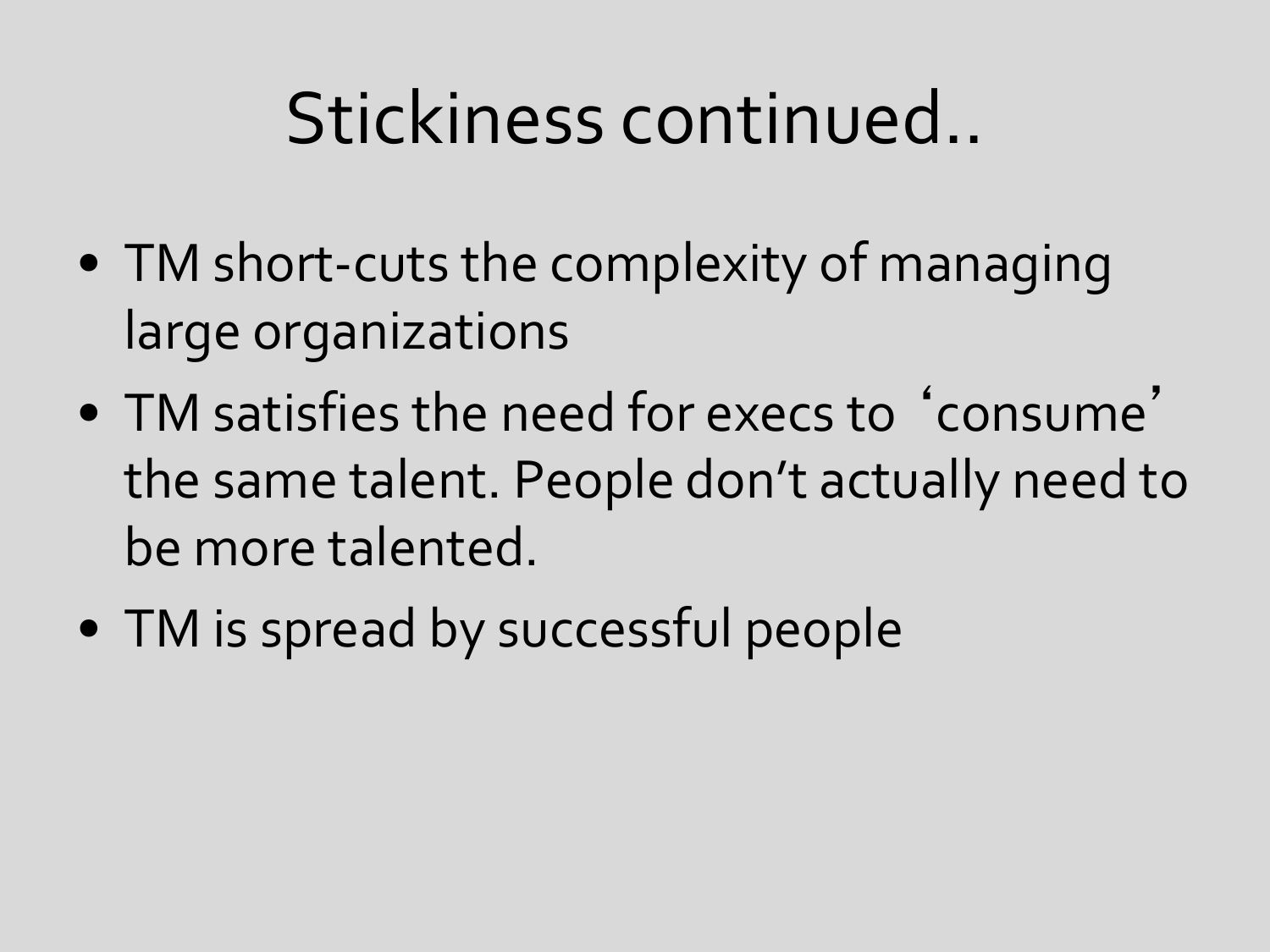# TM & Elias

- TM is a strategy to maintain order via the creation of differences, distinctions and differentiation.
- Competitive relations among the talented paralyse rebellion (de Swaan 1990).
- TM plays to dominant, powerful discourses – The 'talented'' need the execs, and execs need the 'talented'.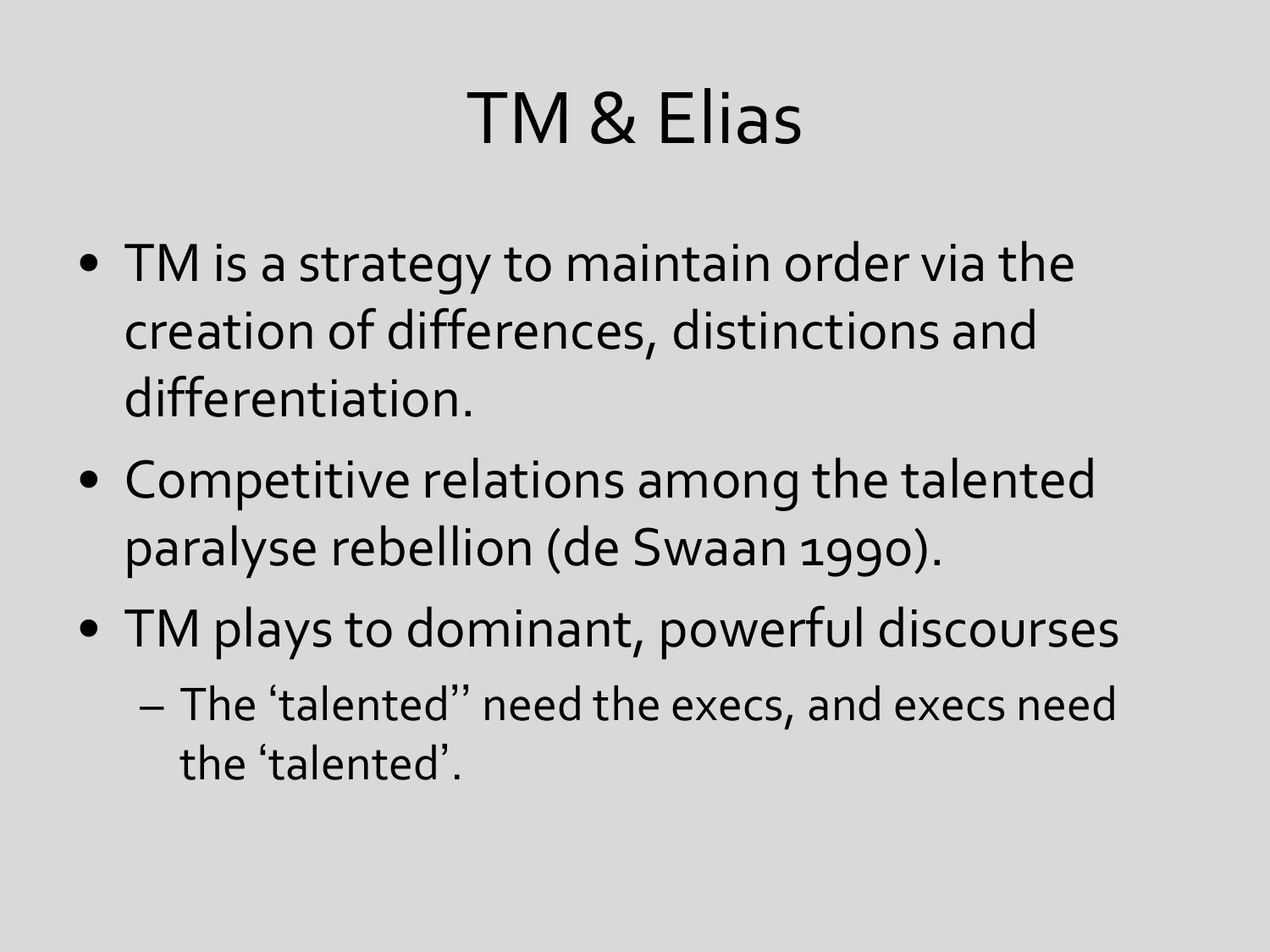# Ballet for the Sun King

- $\triangleright$  Louis used ballet to control his court.
- $\triangleright$  How you danced affected your power with the King.
- $\triangleright$  Consumed by dance, courtiers had no time to plot against the King.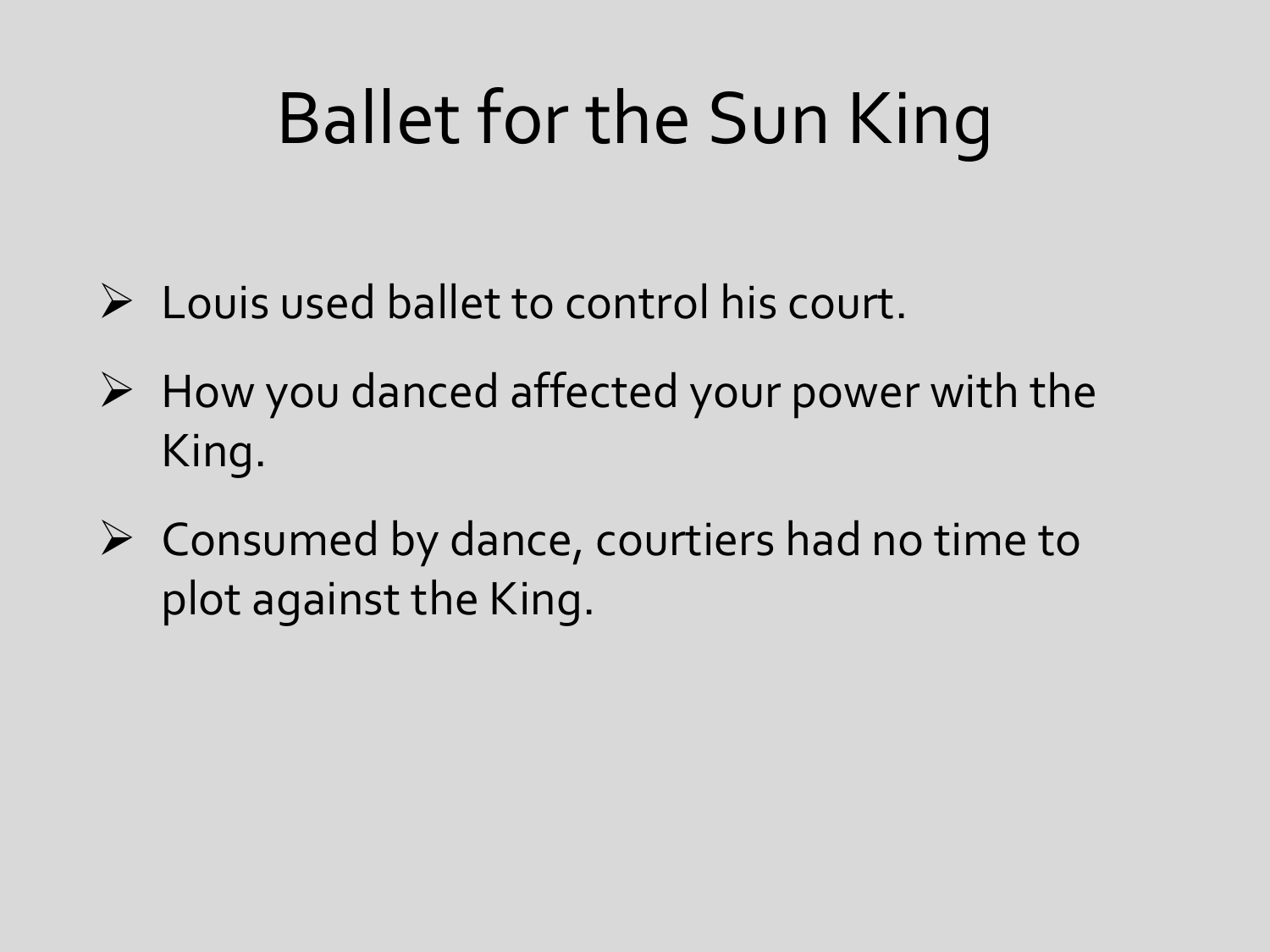# The Emperors New Courts



Lever, J. (2011) 'Urban Regeneration Partnerships: A Figurational Critique of Governmentality Theory, *Sociology*, 45 (1), pp. 86-101

#### **Community safety addressed through:**

 $\triangleright$  Neighbourhood/ community led bottom up approach Top down government led managerial agenda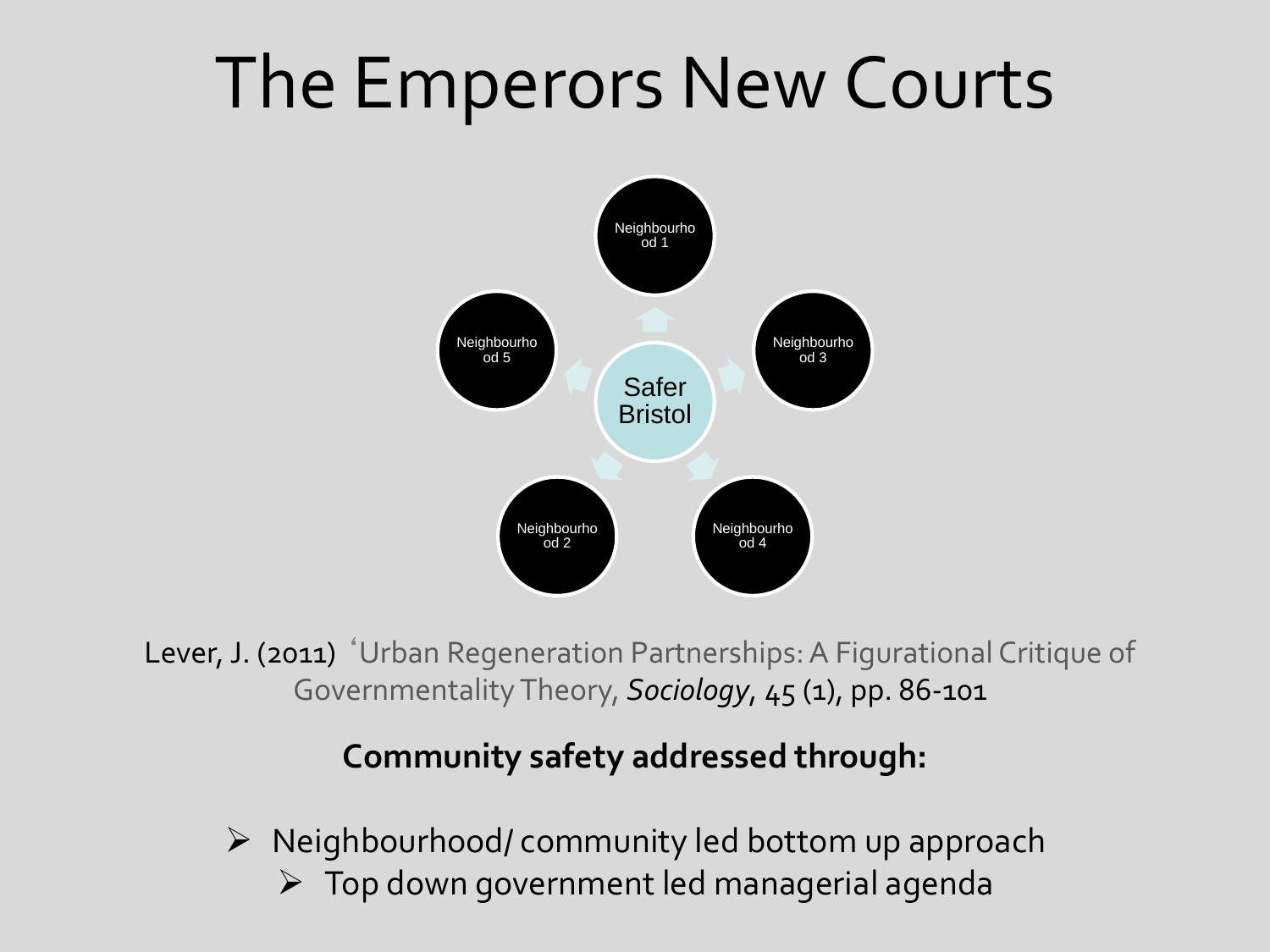## At the *Court of Talent Management*

- Individuals in talent programmes indicated that there are good listeners in their organisation, but that these 'managers' do not do much beyond listening:
	- *'The talent team, well If I'm honest they're really good listeners with good ideas, but they don't have a great deal of influence when it comes to finding me new opportunities'*
- There was a feeling that the 'talent programme' is to some extent an 'open space', and that real opportunities only lie beyond the 'open door' on the far side of the space, which individuals have to be motivated to go though:

*"They open the door [but] they don't walk you through [it]."*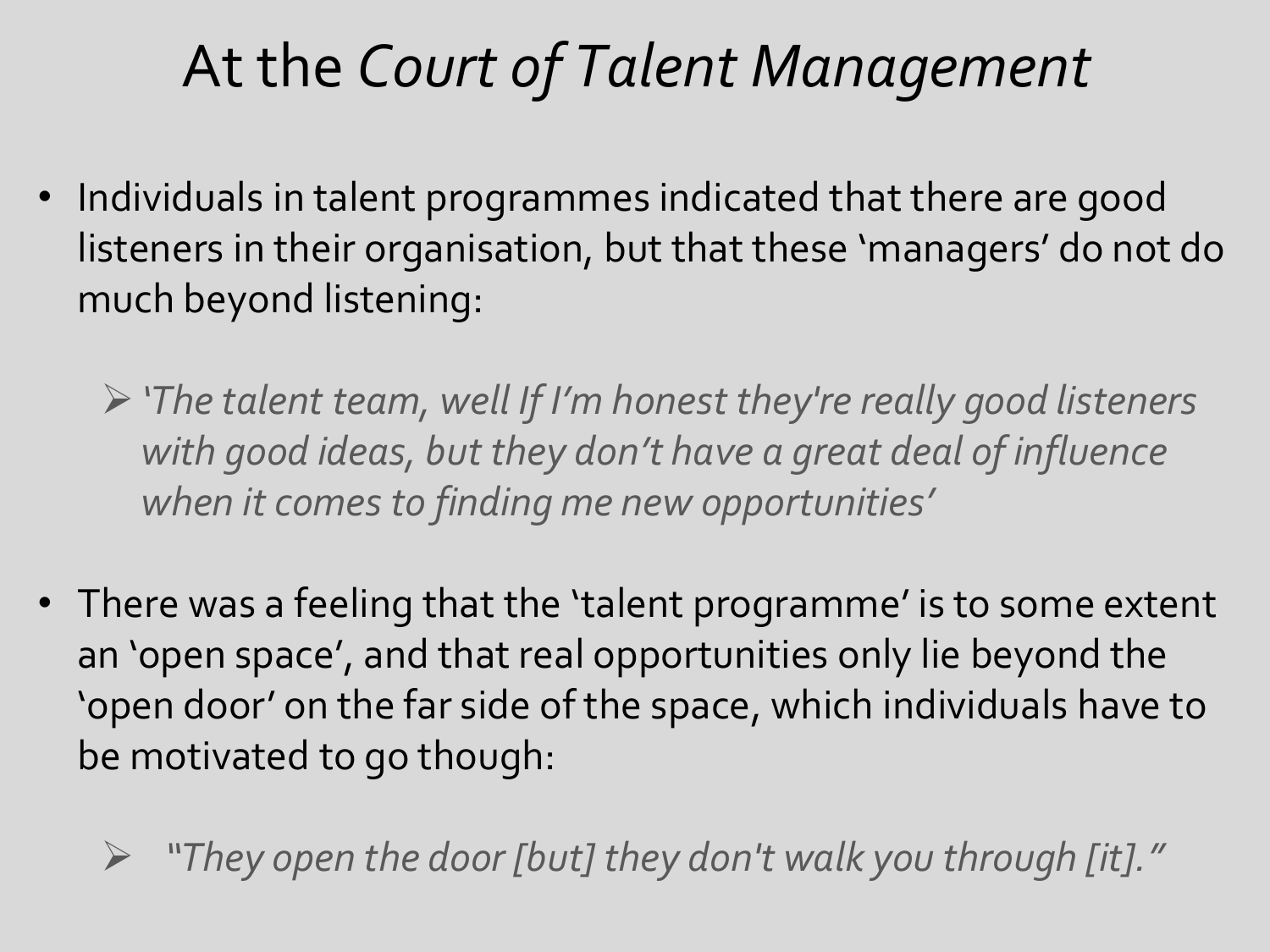## At the *Court of Talent Management*

- Most individuals do not have the motivation and ambition to go through the 'open door' :
	- *'Your face needs to fit… there aren't a lot of opportunities out there for me, and if there were I'm not sure I'd know which ones to choose or how to go about getting them.*
- Those that do have the motivation must adopt the right strategies:
	- *'I know what is required and I introduce initiatives to make things happen.'*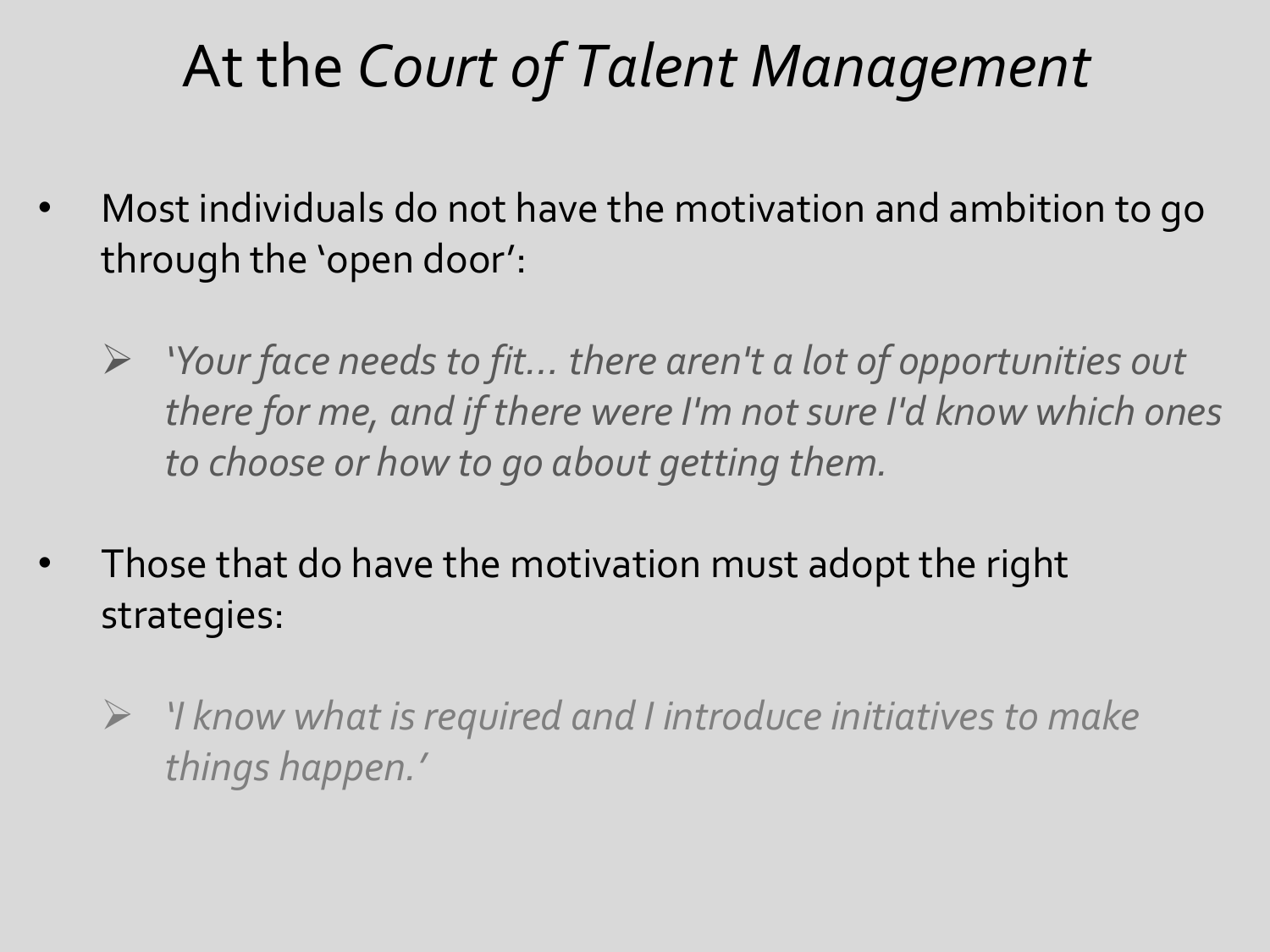Talent programmes allow organisations to control individual subjects by observing their performance in rituals where particular forms of etiquette are required.

#### **The pressures faced by the individuals working in this environment are intense!**

The talented are only provided with fleeting access to their superiors at these rituals, and they must constantly perform and develop their own individual strategies to further and maintain access.

Much as courtiers were constrained by the wider figuration they formed around the King, so 'the talented' are constrained by the demands of the talent programme, and they must preform accordingly to succeed.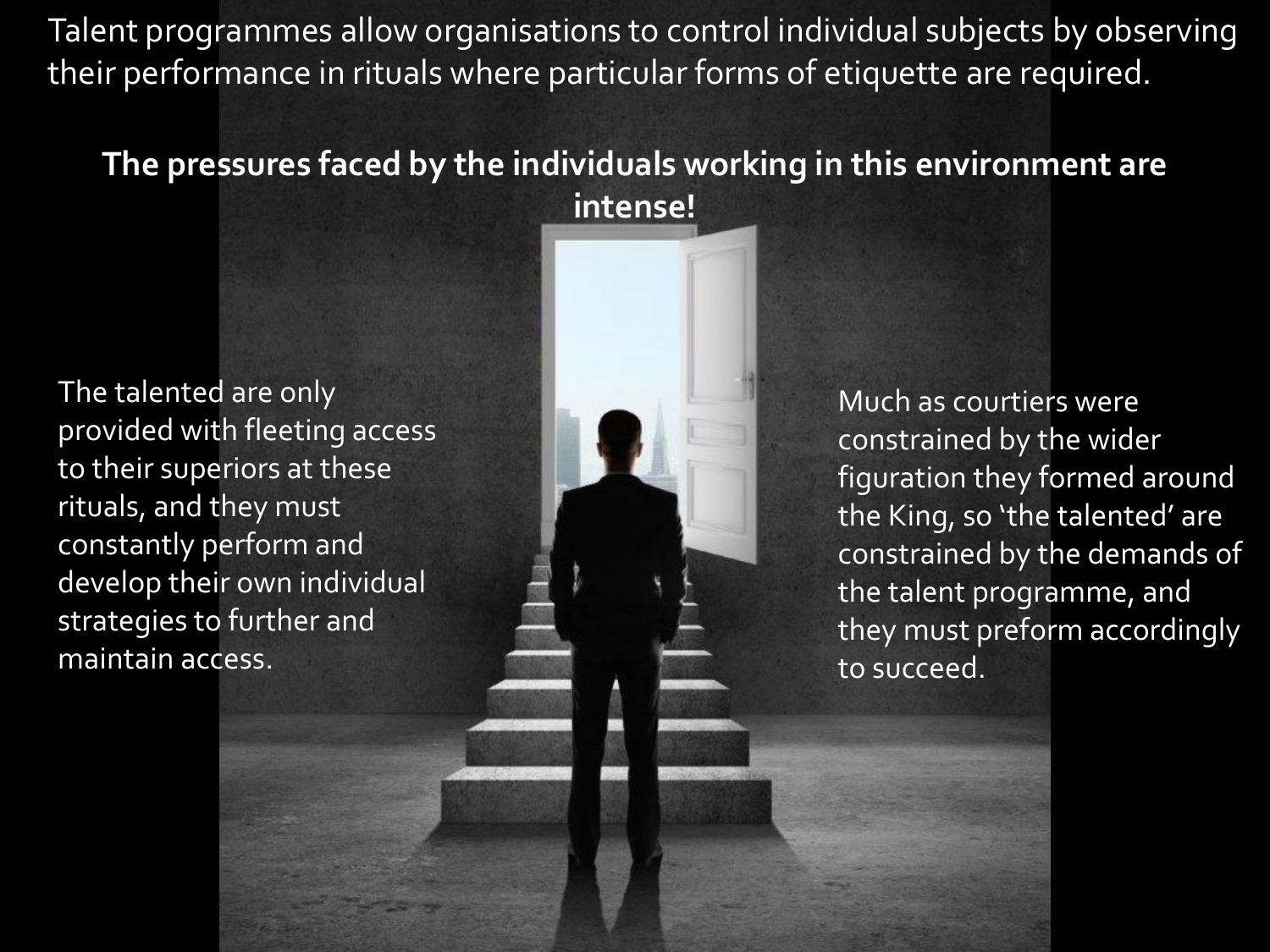

#### Le roi danse - Ballet de la nuit (1653)

<https://www.youtube.com/watch?v=SYHPNgSUIoE>